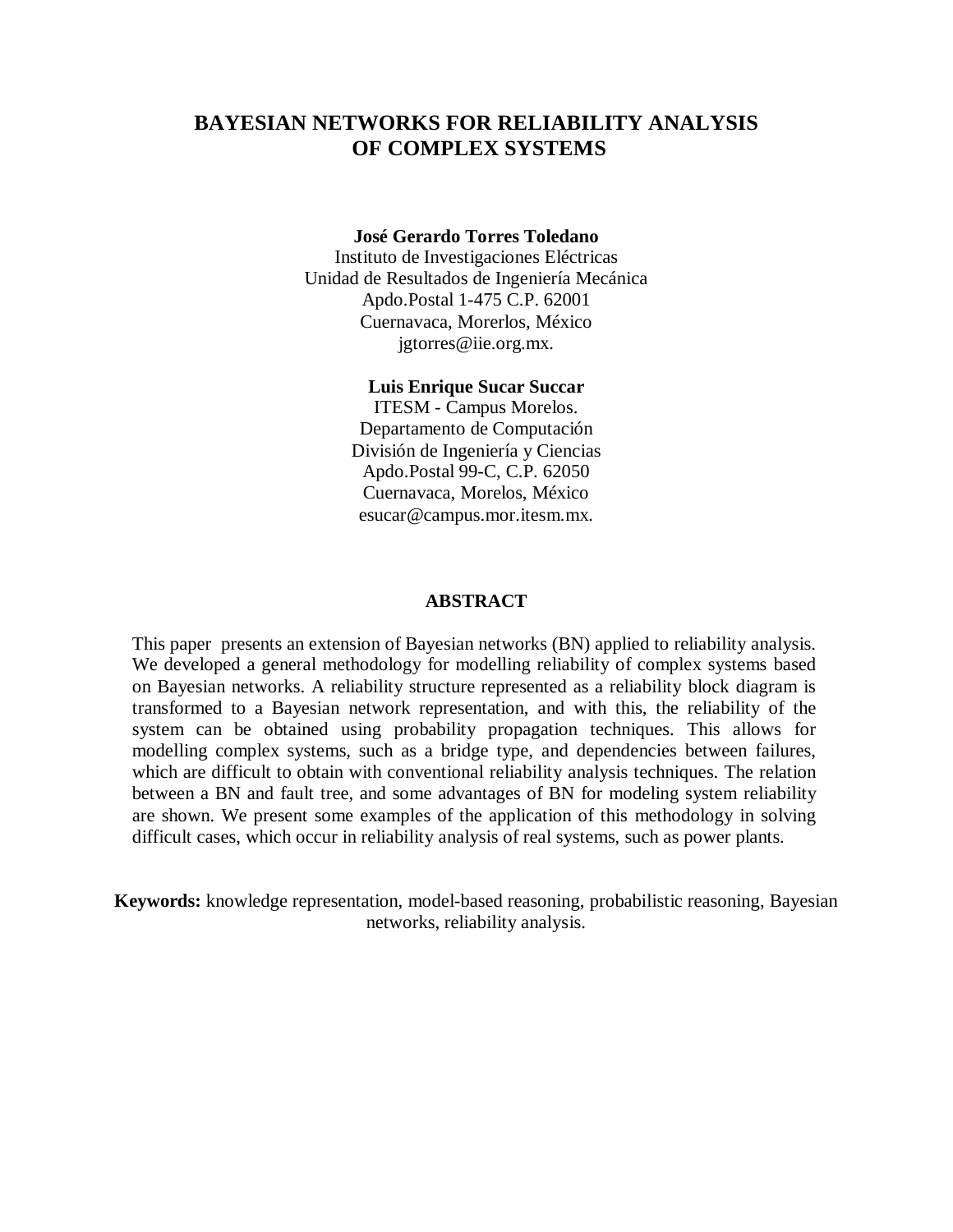# **BAYESIAN NETWORKS FOR RELIABILITY ANALYSIS OF COMPLEX SYSTEMS**

## **ABSTRACT**

This paper presents an extension of Bayesian networks (BN) applied to reliability analysis. We developed a general methodology for modelling reliability of complex systems based on Bayesian networks. A reliability structure represented as a reliability block diagram is transformed to a Bayesian network representation, and with this, the reliability of the system can be obtained using probability propagation techniques. This allows for modelling complex systems, such as a bridge type, and dependencies between failures, which are difficult to obtain with conventional reliability analysis techniques. The relation between a BN and fault tree, and some advantages of BN for modeling system reliability are shown. We show some examples of the application of this methodology in solving difficult cases, which occur in reliability analysis of power plants.

**Keywords:** knowledge representation, model-based reasoning, probabilistic reasoning, Bayesian networks, reliability analysis.

# **I. INTRODUCCTION**

Complex industrial plants and equipment for critical applications, such as power plants, require a high reliability, i.e., a very low probability of failure. For this, there are statistical techniques that can predict the reliability of a complex system based on its structure and the reliability of each component. Some traditional techniques for reliability analysis have several important limitations, including the assumption that all the failures are independent and that the rate of failure is constant (exponential model). Also, building the model used to calculate the reliability of the system is a difficult and complex task, so an expert reliability engineer is usually required.

It should be clear that failure prediction is difficult to be done. However, for a period of time given, the probability of failure can be obtained by applying probability theory. In the context of this work, reliability is the probability that the equipment performs its intended functions satisfactorily or without failure, for a mission time under specific design and environmental conditions. The reliability of complex equipment depends on the individual reliability of its elements.

The motivation for developing this work is to obtain a computational method that can incorporate explicitly dependencies between failures and include the effects of maintenance in the reliability analysis of complex systems in operation. A Bayesian network is used to represent the system reliability structure, and obtain its reliability via probability propagation. With this representation the limitations of other techniques are avoided, so it is possible to manage dependencies and nonexponential distributions.

The document is divided in six parts. The second part summarizes the theory of Bayesian networks and general aspects of reliability analysis. The third part focuses on dependency between failures in reliability analysis and the fourth part presents a procedure for systems reliability modelling supported by Bayesian networks. The following part presents an application to reliability analysis of power plants. Finally, the conclusions and future work are presented.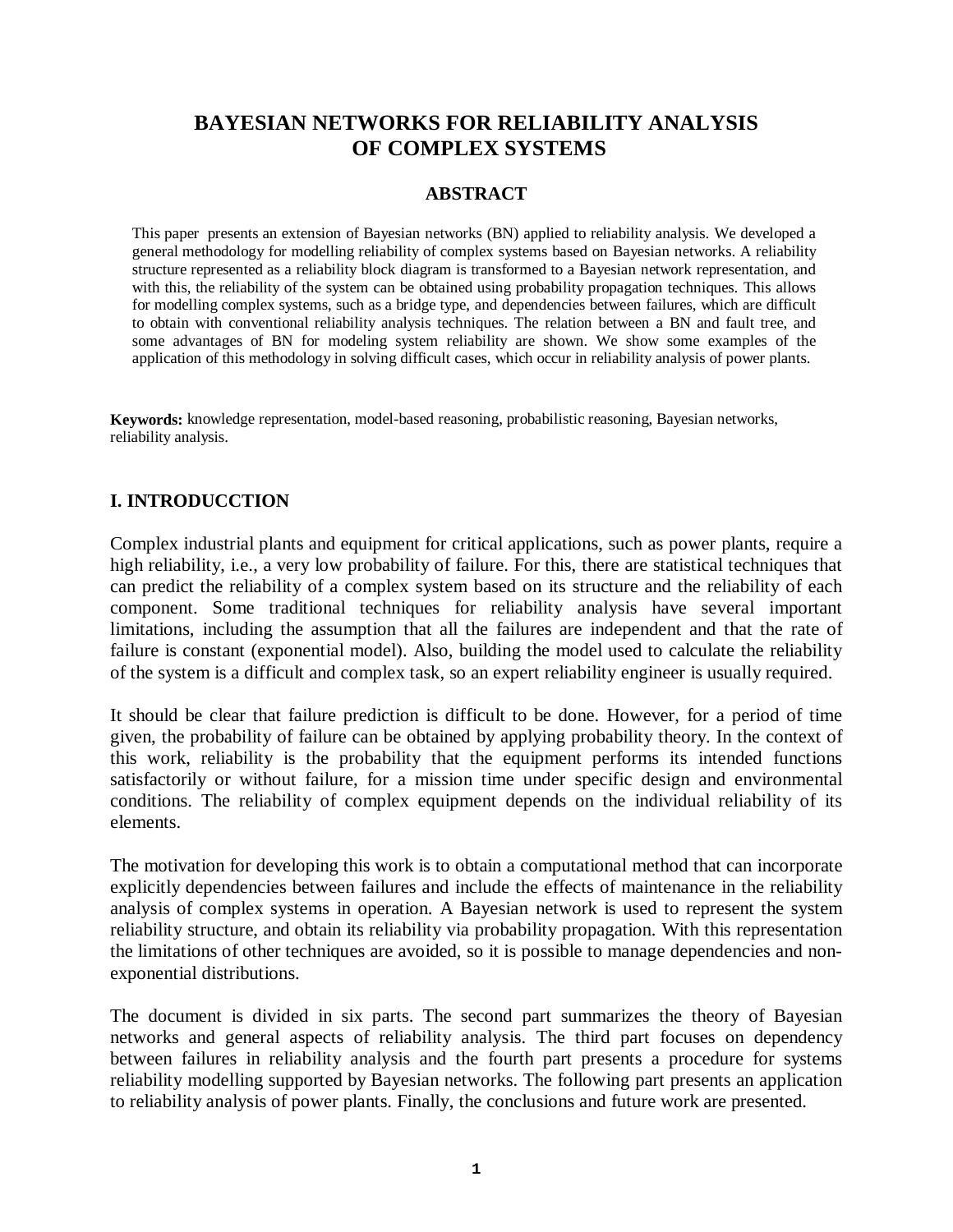## **II. GENERAL ASPECTS OF BAYESIAN NETWORKS AND RELIABILITY ANALYSIS**

### **A. Bayesian Network**

Bayesian networks are directed acyclic graphs (DAG), see figure 1, in which the nodes represent propositions (or variables), the arcs signify direct dependencies between the linked propositions, and the strength of these dependencies are quantified by conditional probabilities [Pearl 86]. Such graphical structures, known also as influence diagrams or belief networks, are used for representing expert knowledge. The graph represents a set of random variables and its dependency and independency relations. It is used to estimate the posterior probability of unknown variables given other variables (evidence), through a process known as *probabilistic reasoning*. This generates recommendations or conclusions about a particular problem, and can be used for explanation, the process of communicating the relevant information to user.

When the graph is used for diagnosis it is called a *probabilistic expert system*. In this context, the reasoning is based on dependency relations: fault-symptoms, cause-effects, hypothesis-evidence. Every fault and symptom is modeled by random variables with a finite range of possible values. A graph is constructed with a node for each variable and it has an edge (arc) from one node, which represents a fault to another node which represents a symptom, e.g. the symptom *C* is dependent on *A* in figure 1.



Figure 1. Example of a directed acyclic graph.

## **Probability propagation**

The topology of a network gives the dependency relations between the variables implicated. It represents which variables are conditionally independent given another variable. Following figure 1, *C* is conditionally independent of *D*, given *E* if

$$
P(C|D,E)=P(C|E)
$$

The main advantage of Bayesian networks is the representation of the joint probability distribution of the variables, this probability can be expressed as a product of the conditional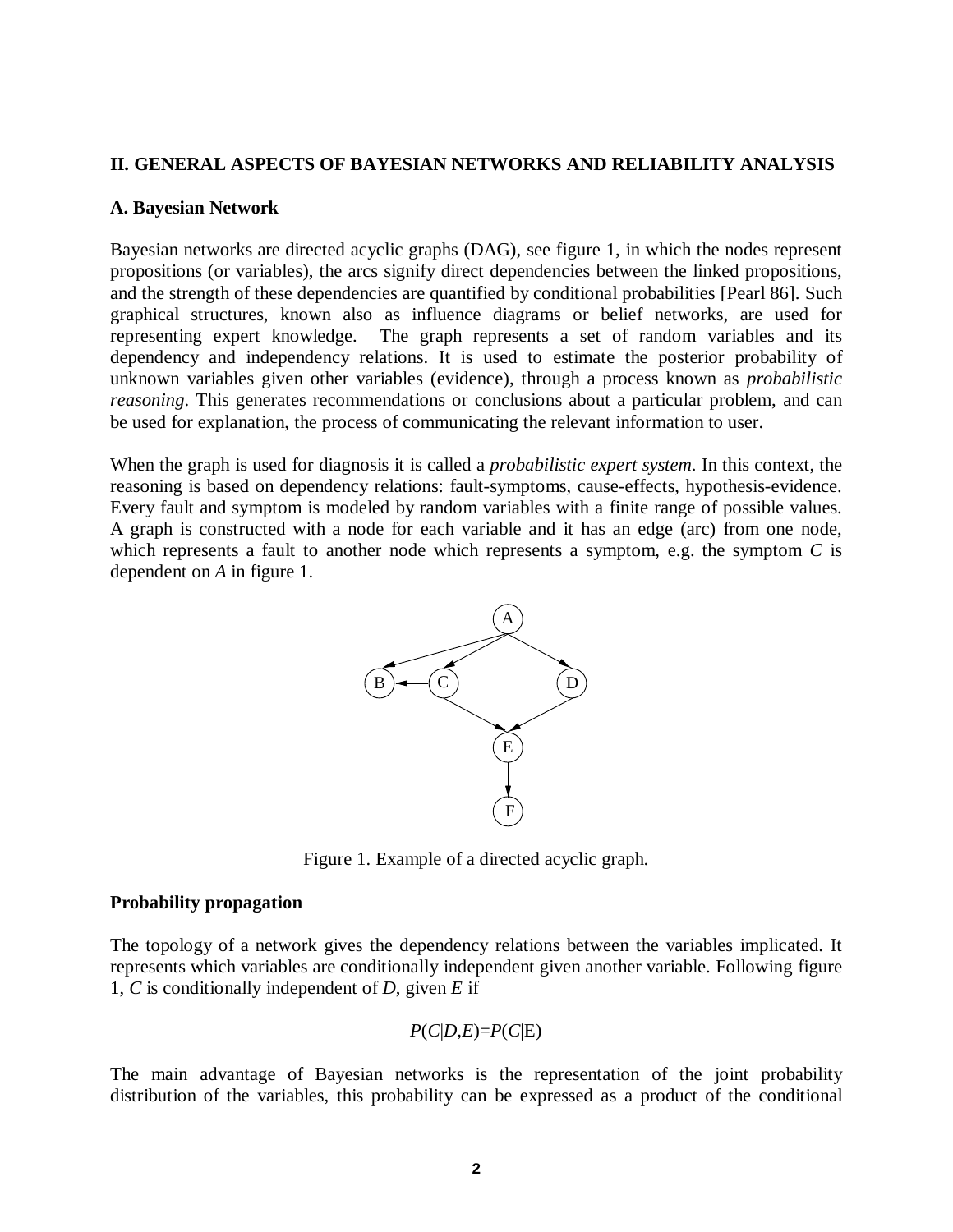distributions of each node given its direct influences (parents) in the graph. Hence, letting  $pa(v)$ denote the parents of node *v*, the graph implies that the joint distribution  $p(v)$  has the form:

$$
p(V) = \prod_{v \in V} p(v|pa(v))
$$
 (1)

This is also known as a recursive model with respect to some DAG. Thus, for example, the model for figure 1 is equivalent to:

$$
P(A,B,C,D,E,F) = P(F|E) \cdot P(E|C,D) \cdot P(D|A) \cdot P(C|A) \cdot P(B|C,D) \cdot P(A)
$$
 (2)

The reasoning mechanism used for diagnosis is deductive. It consists in instantiating the input variables (symptoms or evidences) and propagating their effect through the network to update the probability of the hypothesis (fault) variables. The propagation procedure is based on Bayes theorem and the structure of dependencies of the network. This can be implmented through communications between neighboring nodes, by local operations, and by sending messages between connected nodes in the network [Pearl 88]. The posterior probability of any variable can be calculated by the product of the evidence (*V*) from its parents and its sons, using Bayes theorem.

#### **Propagation in trees**

A tree structured network has only one node, called root node, without parents and the rest of the nodes have only one parent.

In a tree, any node (*C*) can be a point of division in two independent sub-trees. A subtree contains as root the node of division and is denoted by (-), the data contained in this subtree represents the evidence V, the remainder of the tree is denoted by  $(+)$  with evidence  $V^+$  [Neapolitan 90]. Therefore, the posterior probability of any variable (*C*) can be obtained by Bayes theorem as:

$$
P(C_i|V) = P(C_i)P(V^+,V|C_i)/P(V)
$$
\n(3)

But since both sub-trees are independent, and with Bayes theorem further applied, we have:

$$
P(C_i|V) = \propto P(C_i|V^+)P(V^-|C_i)
$$
\n<sup>(4)</sup>

Where  $\alpha$  is a normalization constant.

If we define:

$$
\pi(C_i) = P(C_i \mid V^+) \tag{5}
$$

$$
\lambda(C_i) = P(V-|C_i)
$$
\n(6)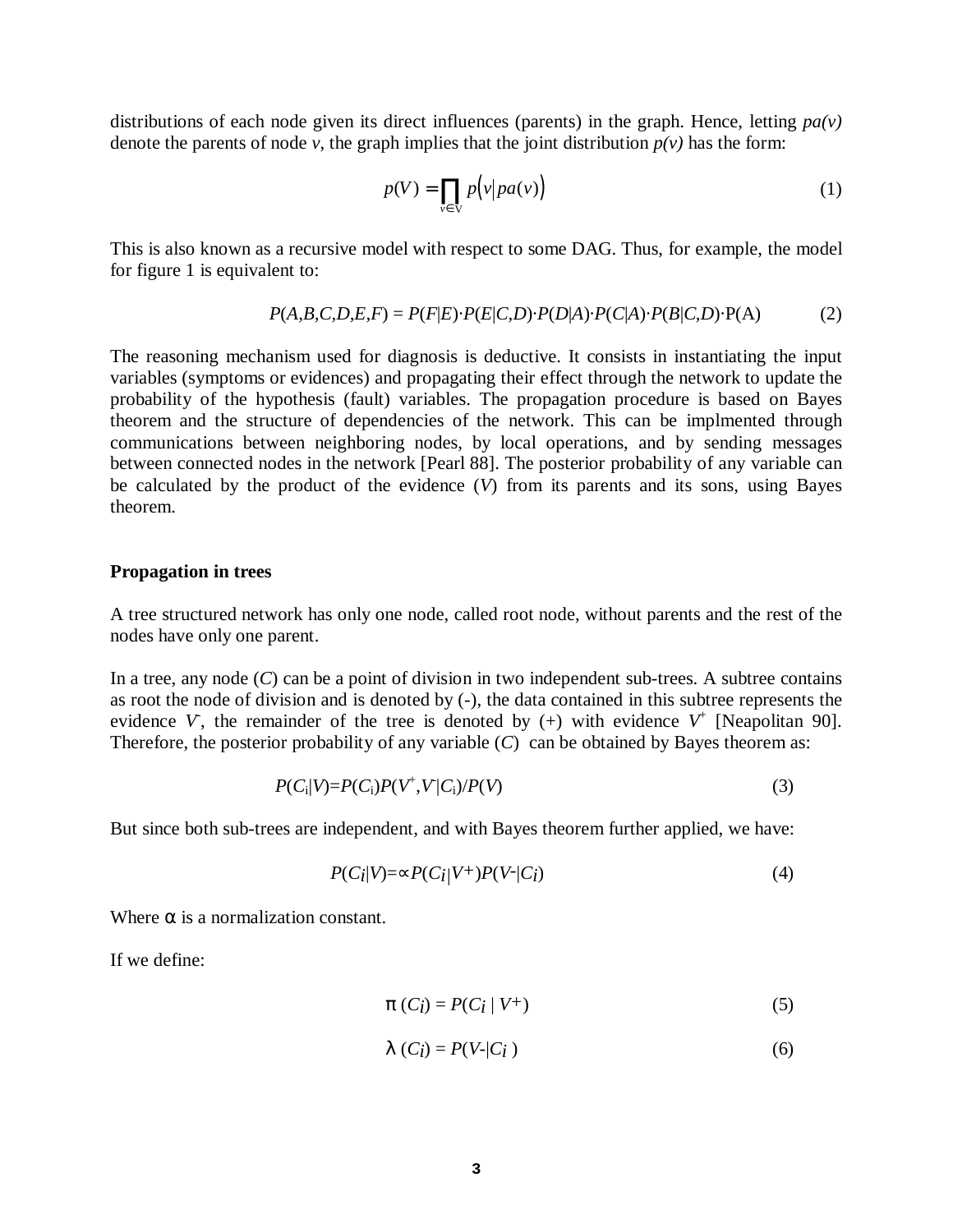Replacing the equations  $(5)$  and  $(6)$  in  $(4)$ , we obtain:

$$
P(C_i | V) = \infty \ \pi(C_i) \ \lambda(C_i) \tag{7}
$$

The above equation offers a way to update the probabilities of any node *C* as a product of the evidence *V* of its ascendants nodes  $(\pi)$  and of its descendant nodes  $(\lambda)$ .

#### **Propagation in polytrees or simply networks connected**

A polytree is a network in which a node can have more than one parent, without multiple paths between nodes (figure 2).



Figure 2. Example of polytree.

The propagation of probabilities in polytree structures is very similar to the case of tree networks [Neapolitan 90]. The principal difference is that polytrees require the conditional probability of each node given all its parents nodes. In similar form that the treatment of networks with tree structure, for the case of polytrees an expression to obtain the probability of any node given some evidence can be deduced [Pearl 88].

Consider a typical fragment of a singly-connected network, consisting of a node *Bi*, the set of all parents of  $B_i$ ,  $V^{\dagger} = \{V_i^{\dagger}, \cdots V_i^{\dagger}\}\$ , and the set of all children of  $B_i$ ,  $V = \{V_i, \cdots V_i\}$ . As before, let V be the total evidence obtained, so that:

$$
P(B_i|V) = \alpha P(B_i|V_1^+, \cdots V_n^+) P(V_n|B_i) \cdots P(V_m^+|B_i)
$$
\n
$$
(8)
$$

Dividing the polytree in two parts,  $V^+$  and  $V^-$ , it is possible to obtain a mechanism for local probability propagation similar to the one for trees.

The algorithm for probability propagation in polytrees is very efficient, so the computation time is nearly proportional to the diameter (largest path) of the network. For multiconnected networks probability propagation is more complex and their are several algorithms based con clustering, conditioning and stochastic simulation [Pearl 88, Neapolitan 90].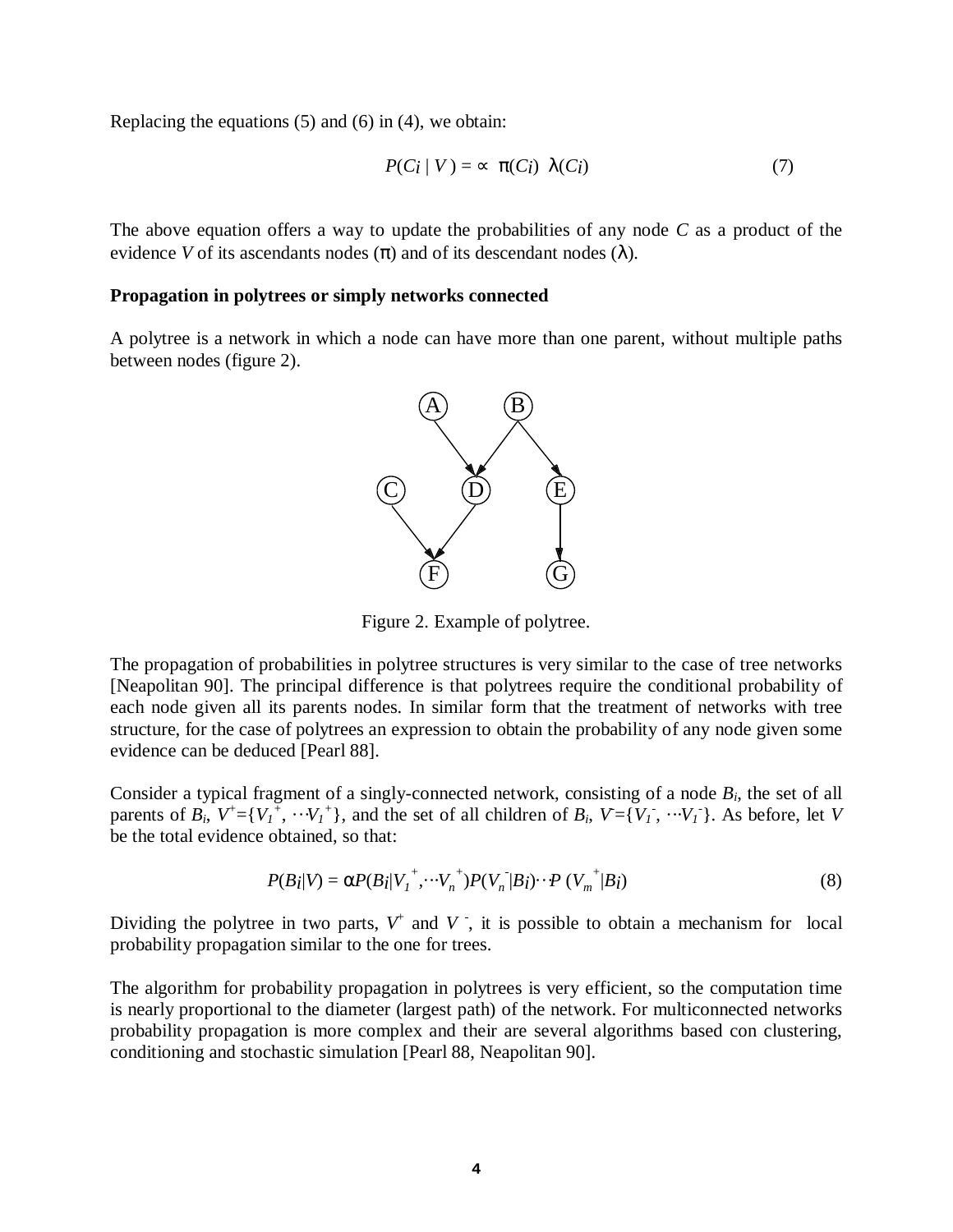## **B. System Reliability**

In reliability analysis, we can distinguished three characteristic types of failures which may be inherent in the behavior of the equipment [Bazovsky 61]. First, there are the failures which occur early in the life of a component, they are called *early failures* and in the majority of the cases are the result of a poor manufacturing and quality-control techniques during the production process. Secondly, there are failures which are caused by wearout of parts. These occur in an equipment only if it is not properly maintained or not maintained at all. Thirdly, there are the so called "chance" failures. These failures are caused by sudden cumulative stress summation beyond the design strength of the component. Chance failures occur at random intervals, irregularly and unexpectedly.

Reliability analysis differentiates between early, wearout, and chance failures for two main reasons. First, each one of these types of failures follows a specific statistical distribution and therefore requires a different mathematical treatment. Second, different methods must be used for their elimination or correction.

In reliability analysis of a complex system, is nearly impossible to model the complete system. The logical process to accomplish this is to divide the system in smaller elements, units, subsystems, or components. The main assumption is that every entity has two states, success and failure (although some times three or more are needed). The subdivision generates a "block diagram" that is similar to the description of systems in operation [Fullwood, Hall 88]. The models are then fixed to this structure, and they utilize probabilistic techniques to calculate the reliability of the system in terms of the reliability of the subdivisions [Shooman 68].

To evaluate the adequate performance, an observation of inadequate performance in operation is required, therefore, the frequency at which malfunctions and failures occurs it is used as a parameter for a mathematical formulation of reliability. This parameter is called *failure rate*; it is usually measured in number of failures per unit operating hour. Its reciprocal value is called the *mean time between failures* and this is measured in hours [Bazovsky 61].

# **III. DEPENDENCY BETWEEN FAILURES IN RELIABILTY ANALYIS**

Our objective is to build a versatile computational tool capable of evaluating the reliability during useful life or wear out of complex systems. Traditionally, fault trees [Fullwood, Hall 88] are used for reliability analysis. However, this technique has its limitations. It usually asumes independent events and it is difficult to model dependency between events or faults.

Dependent events can be found in reliability analysis in the following cases:

1) **Common causes**. Some condition or event which provokes multiple elemental failures is called a common cause. For instance, fire or flood may cause simultaneous failures of sets of components. Thus, under these conditions, component failures are no longer independent. Other sources of common cause are aging, human error and system environment in general.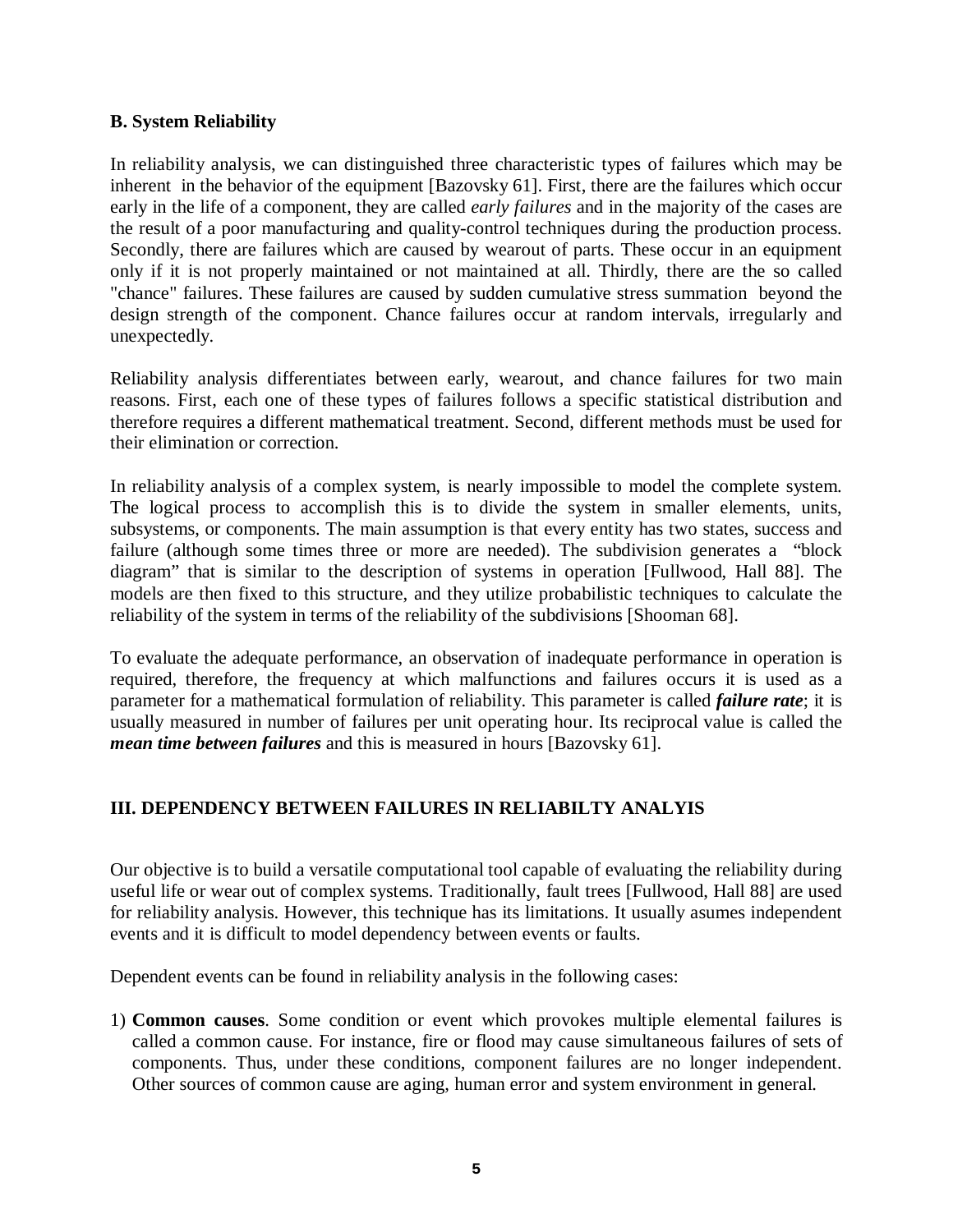- 2) **Mutually exclusive primary events**. Consider the basic events: "switch fails to close" and "switch fails to open". These two basic events are *mutually exclusive*, i.e., the ocurrence of one basic event preculdes another. Thus we encounter dependent basic events when a fault tree involves mutually exclusive basic events.
- 3) **Standby redundancies.** When an operating component fails, a standby component is put into operation, and the redundant configuration continues to function. Thus, components failures are not statistically independent, since the failure of an operating component causes a standby component to be more susceptible to failure.
- 4) **Components supporting loads**. Assume that a set of components supports loads such as stresses, currents, etc. A failure of one component increases the load supported by the other components. Consequently, the remaining components are more likely to fail, and we can not assume statistical independence of components.

Bayesian networks allow to represent explicitly dependencies between failures as above mentioned. We suggest to employ this approach to solve reliability analysis of complex systems, in particular when there are dependent failures.

# **IV. PROCEDURE FOR SYSTEM RELIABILITY MODELING**

The procedure suggested for reliability analysis based on Bayesian networks consists in defining the conditional probability matrix equivalent to series-parallel configurations of simple systems (as the AND-OR gates utilized in fault trees). Being the reliability block diagram a methodology commonly used for reliabilty analysis, we will refer it to introduce the representation with BN. Reliability analysis begins with the construction of a reliability block diagram of the system which is a graphic representation where every component is represented as a block or rectangle connected to other components, in series or in parallel form.

Considering a series or parallel system with only two components, figure 3, its representation as Bayesian network looks like figure 4 with one additional node, *X*. We use circles for representing series systems and squares for parallel system.



Figure 3. System Reliability Block Diagram: (a) series, (b) parallel.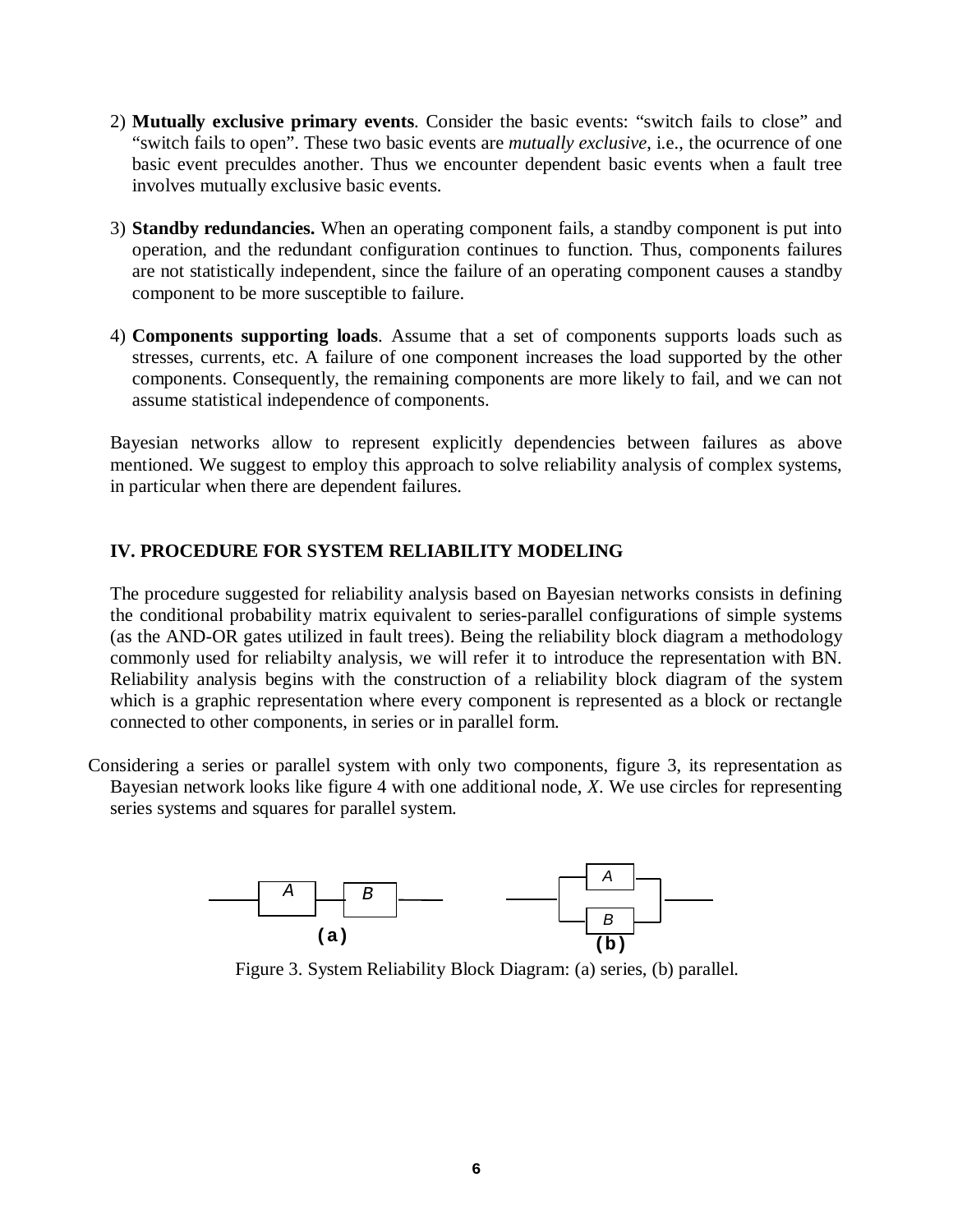

Figure 4. Bayesian Network for two components (a) series system, (b) parallel system

According to equation (1), the joint probability of the series system is:

$$
P(X, A, B) = P(X/A, B) P(A, B)
$$
\n<sup>(9)</sup>

where the elements of the columns of the conditional probability matrix, *P(X/A,B)*, are the combination of the parent nodes states: *A,B* are operating, *A* is operating and *B* is failed, *A* is failed and *B* is operating, and *A ,B* are failed. The first row represents the success probability of the system given the information of *A* and *B*. This matrix is equivalent to an AND gate:

$$
P(X/A, B) = \begin{bmatrix} 1 & 0 & 0 & 0 \\ 0 & 1 & 1 & 1 \end{bmatrix}
$$
 (10)

The elements of the *P(A,B)* matrix are taken from the marginal probability *P(A)* and *P(B)*, for example  $P(a \, b)$  is the probability that component *A* is in a failure state and component *B* in an operating state.

$$
P(A,B) = \begin{bmatrix} a & b \\ a' & b \\ a & b' \\ a'b' \end{bmatrix}
$$
 (11)

In the parallel case only the conditional probability matrix is modified, such matrix is equivalent to an OR gate [Schwarzblat *et al* 80]:

$$
P(X \mid A,B) = \begin{bmatrix} 1 & 1 & 1 & 0 \\ 0 & 0 & 0 & 1 \end{bmatrix}
$$
 (12)

Following the above scheme, the generalization for multiple components is not difficult. For instance, for a three component system, which require two components functioning, the probability matrix will be:

$$
P(X/A, B, C) = \begin{bmatrix} 11110000 \\ 00001111 \end{bmatrix}
$$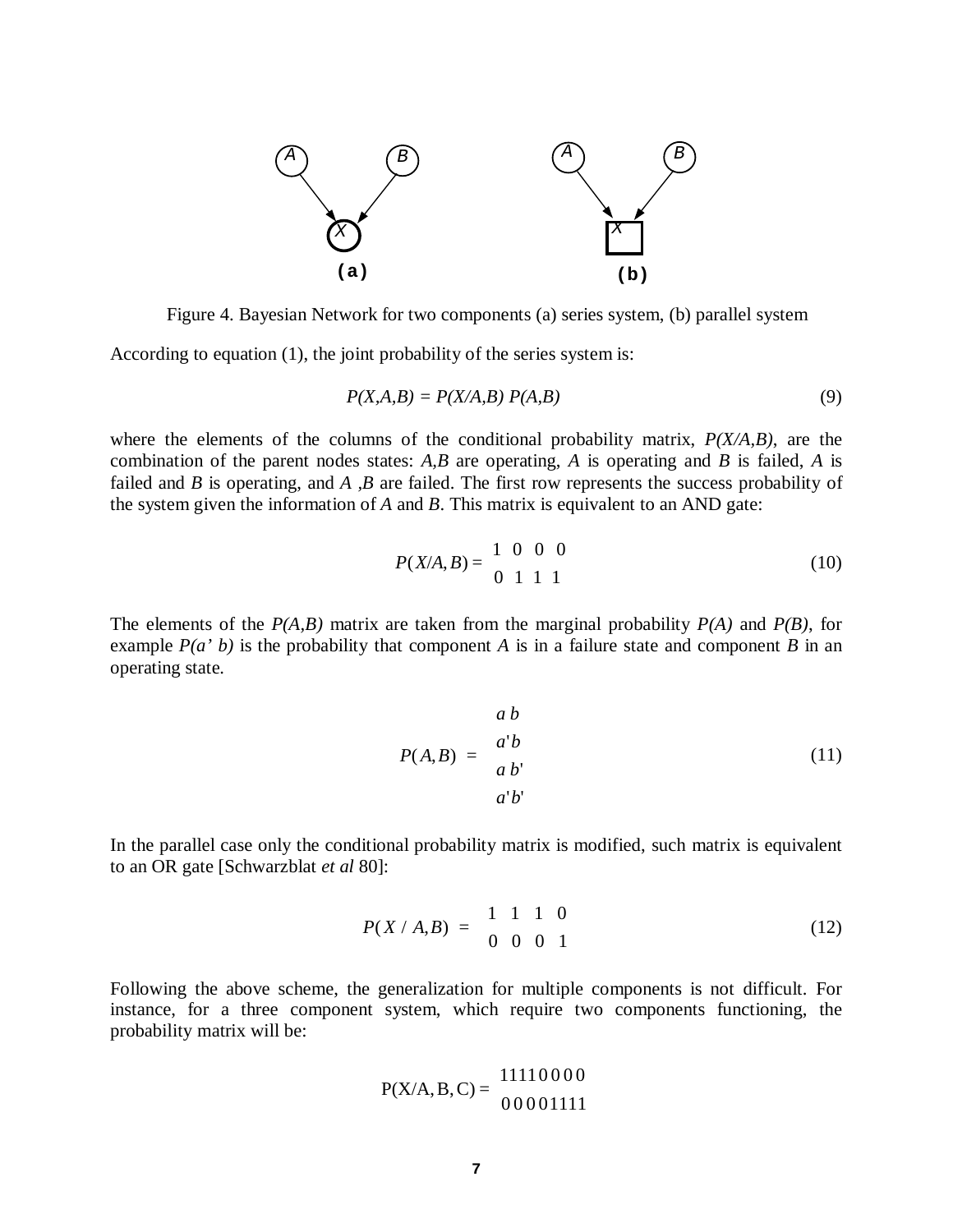## **V. APPLICATIONS TO RELIABILITY ANALYSIS**

#### **A. Complex combination of serie-parallel system**

In order to exemplify the advantages of using BN, consider the schematic reliability block diagram in figure 5. This system is known as bridge type. The system is operable if at least one of the paths AC, BD, AED o BEC are good.



Figure 5. Reliability block diagram.

The usual method to compute the reliability is selecting a component, and consider two alternatives: the component is working (good) or the component has failed (bad) [Bazovsky 1961]. In this case the *E* element is chosen, which is the best choice to simplify the solution. The system is divided in two subsystems, one when *E* is considered as good, and other where *E* has failed.



Figure 6 (a). Subsystem considering *E "good"*.



Figure 6 (b). Subsystem considering *E "bad"*.

When a set of subsystems are defined utilizing series-parallel connected configurations, the total reliabiliy could be evaluate applying Bayes' theorem. The probability distribution in terms of conditional probabilities is  $P(X) = P(X/E = good) P(E = good) + P(X/E = bad) P(E = bad)$ . See figure  $6(a)$  and  $6(b)$ .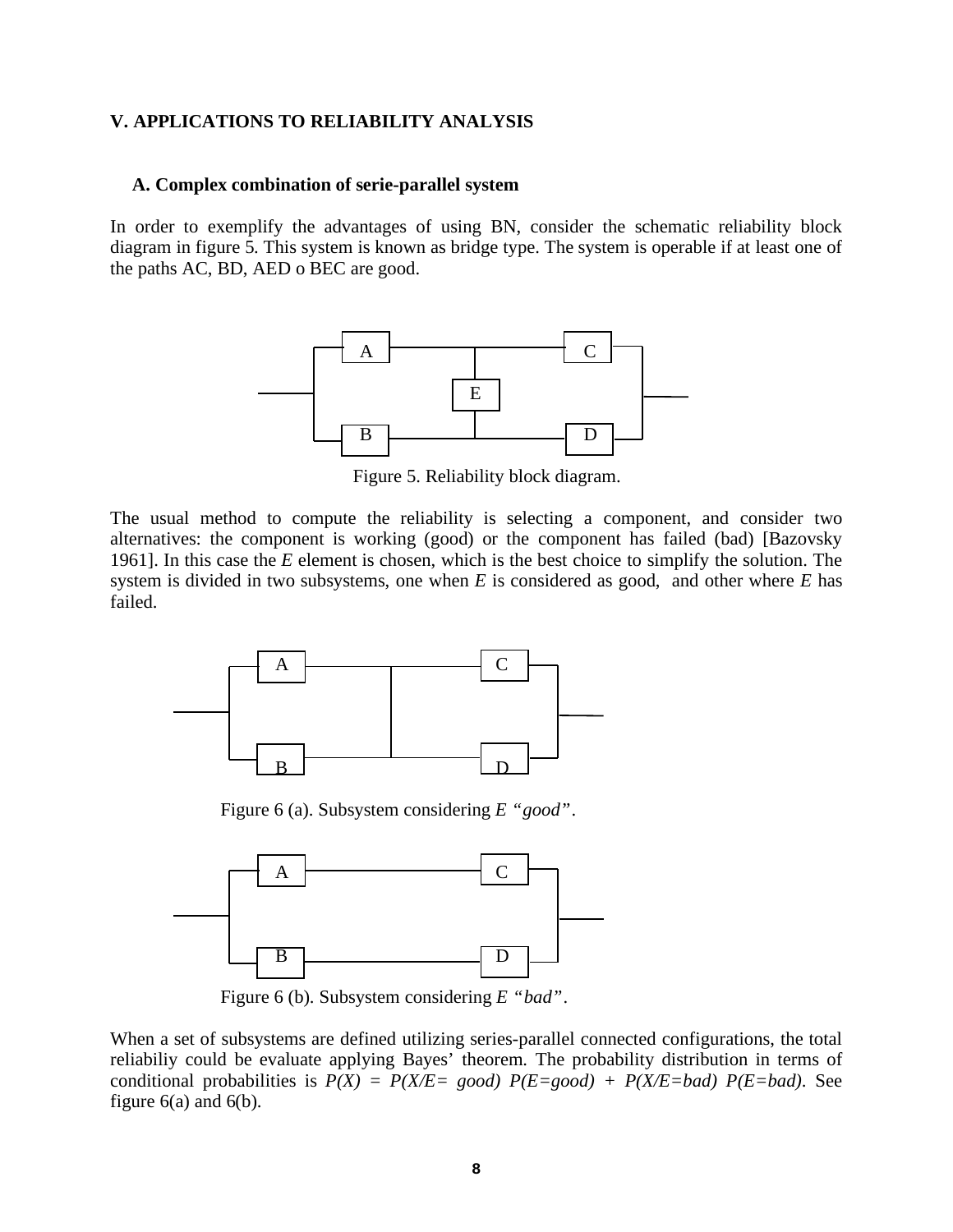The preceeding method is laborious. However, using a BN approach the solution is simplified so the system reliability can be obtained from single network. A graphic representation for the bridge system in the scheme of BN is shown in figure 7. We have developed an algorithm for buiding automatically a BN representation from the reliability block diagram.



Figure 7. Bayesian Network of a complex system.

For example, if the A,B,C,D, and E components have 0.1 as success probability value, the system reliability is **0.9785** and its failure probability **0.0215**. To obtain these values, we apply probabilty propagation tecniques (in this case, it is a multiconnected network) to the network in figure 7, obtaining the probabilities for the intermediate nodes  $(S_i)$  and for the complete system (P). For this particular case, the results for the subsystems are:

$$
P(S_1) = P(S_4) = (0.729, 0.271)
$$
  

$$
P(S_2) = P(S_3) = (0.810, 0.190)
$$

#### **B. Reliability of dependent components**

Suppose three independent sources of shock are present in the environment [Henley and Kumamoto, 1992]. A shock from source 1 destroys component 1; it ocurrs at a random time *U<sup>1</sup>* , where  $P[U_1 > t] = e$ *t*  $\begin{bmatrix} 1 > t \\ 1 > t \end{bmatrix} = e^{-\lambda} 1$ . A shock from source 2 destroys component 2; it occurs at random  $\text{time } U_2, P[U_2 > t] = e$ *t*  $\begin{bmatrix} 2 > t \end{bmatrix} = e^{-\lambda} 2$ . Finally a shock form source 3 destroys *both* components, it occurs at random time  $U_{12}$ , where  $P[U_{12} > t] = e$ *t*  $\begin{bmatrix} 1_{12} > t \end{bmatrix} = e^{-\lambda} 12$ . Thus the random life length  $T_i$  of component 1 satisfies:

$$
T_1 = min(U_1, U_{12}),
$$

while the random life length  $T_2$  of component 2 satisfies:

$$
T_2 = min(U_2, U_{12})
$$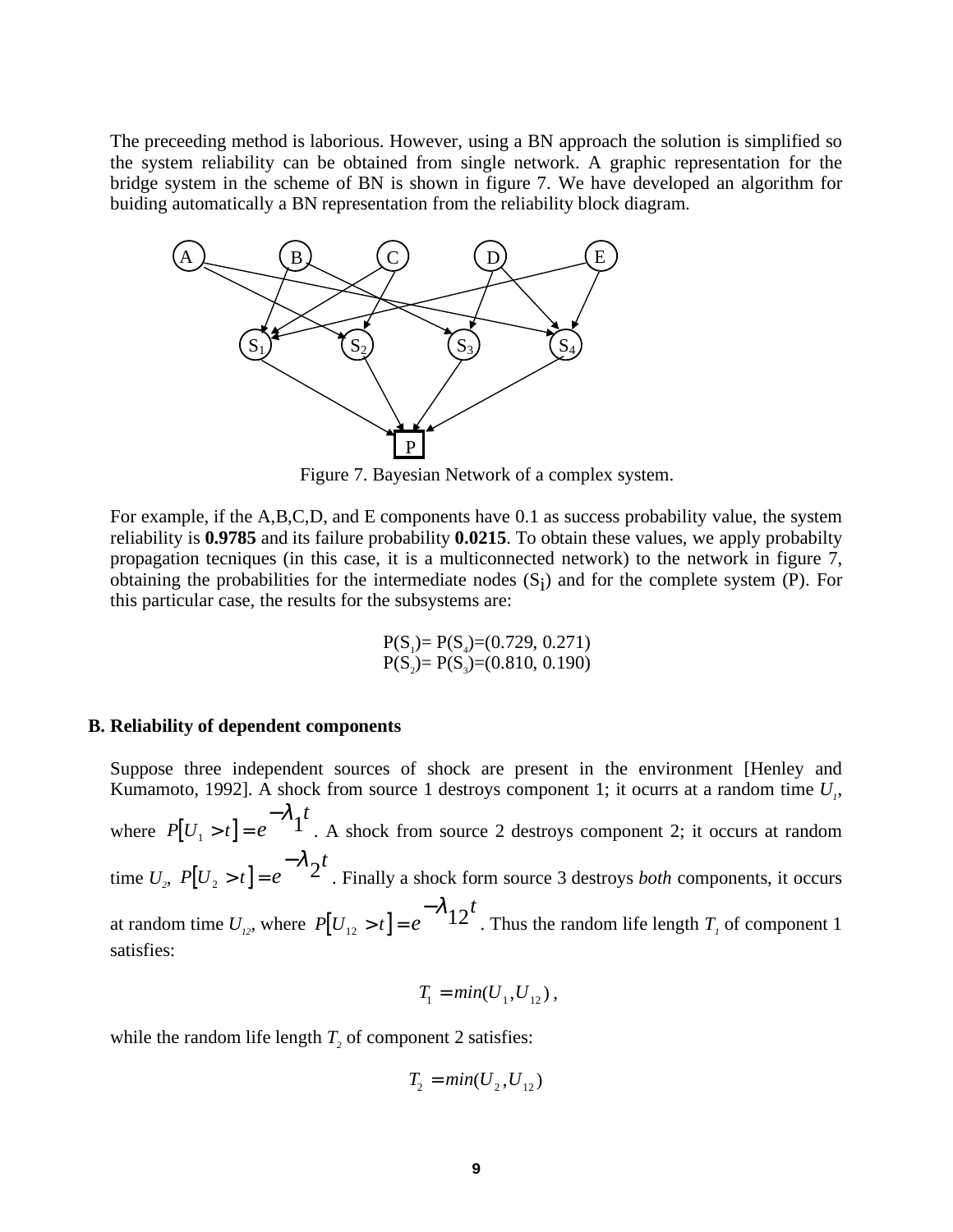A BN model for this example of dependent failures is shown in figure 8, where  $S_i$  represents the *i-th* source and  $C_i$  the *i-th* component. The system states are assigned to *X*. In this case, all the conditional probability matrix are defined equivalent to AND gates.



Figure 8. Bayesian network of a system with common cause failures.

Reliability and failure probability of the system is obtain by applying the conventional procedure for probability propagation for multiconnected networks. Reliability results for particular values are shown in table 1.

| <b>Node</b> | <b>Reliability</b> |
|-------------|--------------------|
| S           | 0.9417             |
| $S_{\cdot}$ | 0.9048             |
| $S_{\rm s}$ | 0.9980             |
|             | 0.9398             |
|             | 0.9030             |
|             | 0.8504             |

Table 1. Reliability (probability of success) for a system with common cause failures.

# **VI. CONCLUSIONS**

Bayesian networks are an alternative technique for the systems reliability analysis with an ample potential of application. They are based on the management of conditional probability and on probability propagation. BN have a strong similirity to fault trees. In fact, fault trees could be viewed as a specific case of BN. One of the advantages of using Bayesian networks is the explicit representation of dependencies.

In this paper we have presented a general methodology for modelling reliability of complex systems based on Bayesian networks. A reliability structure represented as a reliability block diagram can be transformed to a Bayesian network representation, and with this, the reliability of the system can be obtained using probability propagation techniques. This allows for modelling complex systems, such as a bridge type, and dependencies between failures, which are difficult to obtain with conventional reliability analysis techniques.